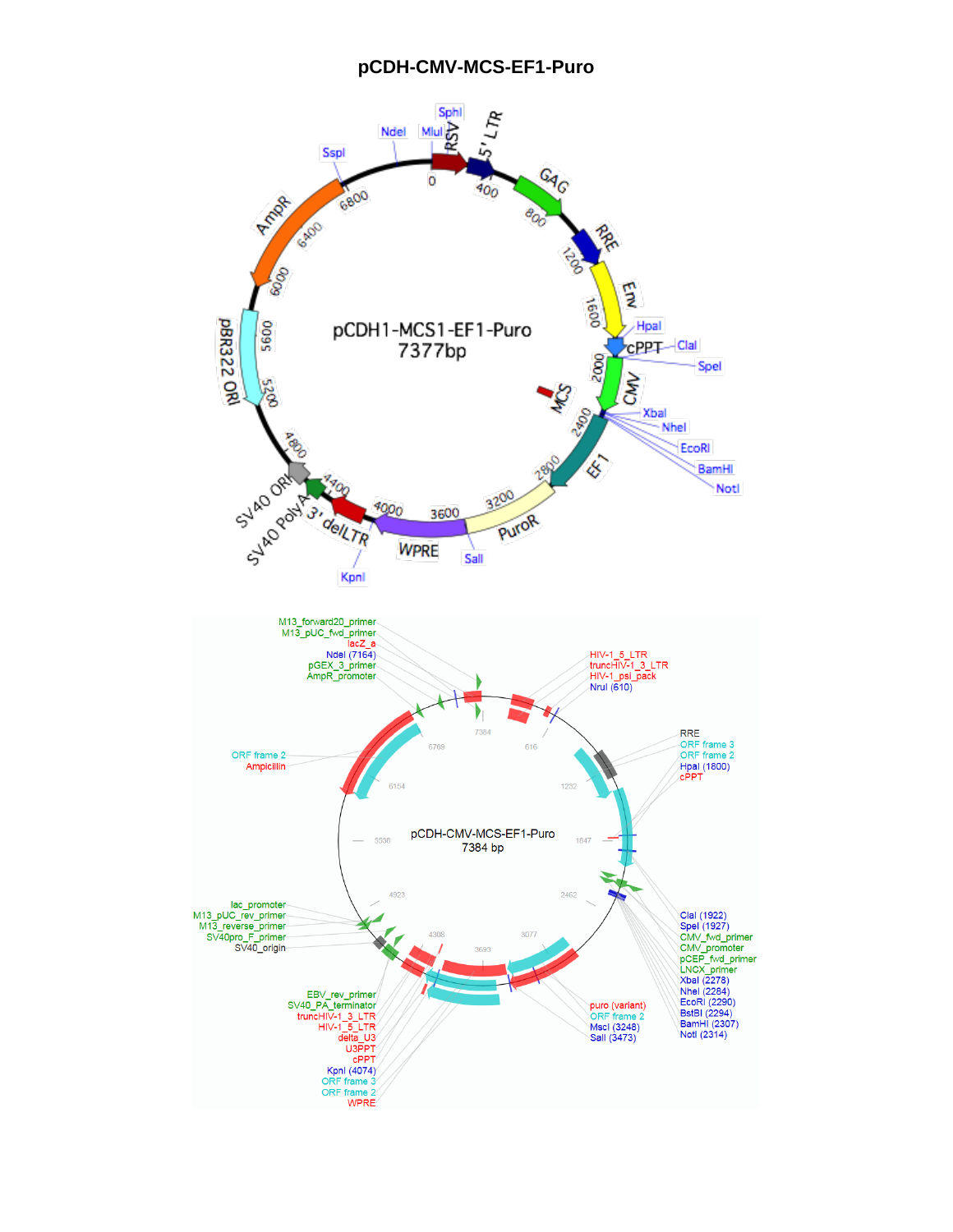| LOCUS                                      | pCDH-CMV-MCS-EF1-Puro 7384 bp<br>SYN<br>DNA                                                                                                                                            |
|--------------------------------------------|----------------------------------------------------------------------------------------------------------------------------------------------------------------------------------------|
| DEFINITION<br><b>ACCESSION</b><br>KEYWORDS | pCDH-CMV-MCS-EF1-Puro                                                                                                                                                                  |
| SOURCE                                     |                                                                                                                                                                                        |
| ORGANISM                                   | other sequences; artificial sequences; vectors.                                                                                                                                        |
| FEATURES                                   | Location/Oualifiers                                                                                                                                                                    |
| source                                     | 17384<br>/organism="pCDH-CMV-MCS-EF1-Puro"                                                                                                                                             |
|                                            | /mol type="other DNA"                                                                                                                                                                  |
| misc feature                               | 234414                                                                                                                                                                                 |
|                                            | /label="HIV-1 5 LTR"                                                                                                                                                                   |
| misc feature                               | 234414                                                                                                                                                                                 |
|                                            | /label="truncHIV-1 3 LTR"                                                                                                                                                              |
| misc feature                               | 522566                                                                                                                                                                                 |
| CDS                                        | /label="HIV-1 psi pack"<br>9541454                                                                                                                                                     |
|                                            | /label="ORF frame 3"                                                                                                                                                                   |
|                                            | /translation="MRDNWRSELYKYKVVKIEPLGVAPTKAKRRVVQREKRAVGIGAL                                                                                                                             |
|                                            | FLGFLGAAGSTMGAASMTLTVOAROLLSGIVOOONNLLRAIEAOOHLLOLTVWGIKOL                                                                                                                             |
|                                            | QARILAVERYLKDQQLLGIWGCSGKLICTTAVPWNASWSNKSLEQIGITRPGWSGTEK                                                                                                                             |
|                                            | LTITQA*"                                                                                                                                                                               |
| misc feature                               | 10761309                                                                                                                                                                               |
|                                            | /label="RRE"                                                                                                                                                                           |
|                                            | /translation="MRDNWRSELYKYKVVKIEPLGVAPTKAKRRVVQREKRAVGIGAL<br>FLGFLGAAGSTMGAASMTLTVQARQLLSGIVQQQNNLLRAIEAQQHLLQLTVWGIKQL<br>QARILAVERYLKDQQLLGIWGCSGKLICTTAVPWNASWSNKSLEQIGITRPGWSGTEK |
|                                            | LTITOA*"                                                                                                                                                                               |
| CDS                                        | 14152056                                                                                                                                                                               |
|                                            | /label="ORF frame 2"                                                                                                                                                                   |
|                                            | /translation="MEWDREINNYTSLIHSLIEESQNQQEKNEQELLELDKWASLWNW<br>FNITNWLWYIKLFIMIVGGLVGLRIVFAVLSIVNRVRQGYSPLSFQTHLPTPRGPDRP                                                               |
|                                            | EGIEEEGGERDRDRSIRLVNGSRRYRLTFKRKGGIGGYSAGERIVDIIATDIQTKELQ                                                                                                                             |
|                                            | KQITKFKILSILVLCPVHDLMGLSYLAVHLRISHRYYHGDAVLAVHQWAWIAV*"                                                                                                                                |
| misc feature                               | 18081823                                                                                                                                                                               |
|                                            | /label="cPPT"                                                                                                                                                                          |
|                                            | /translation="MEWDREINNYTSLIHSLIEESQNQQEKNEQELLELDKWASLWNW                                                                                                                             |
|                                            | FNITNWLWYIKLFIMIVGGLVGLRIVFAVLSIVNRVRQGYSPLSFQTHLPTPRGPDRP                                                                                                                             |
|                                            | EGIEEEGGERDRDRSIRLVNGSRRYRLTFKRKGGIGGYSAGERIVDIIATDIQTKELQ<br>KQITKFKILSILVLCPVHDLMGLSYLAVHLRISHRYYHGDAVLAVHQWAWIAV*"                                                                  |
| misc feature                               | 21642184                                                                                                                                                                               |
|                                            | /label="CMV fwd primer"                                                                                                                                                                |
|                                            | /translation="MEWDREINNYTSLIHSLIEESQNQQEKNEQELLELDKWASLWNW                                                                                                                             |
|                                            | FNITNWLWYIKLFIMIVGGLVGLRIVFAVLSIVNRVRQGYSPLSFQTHLPTPRGPDRP                                                                                                                             |
|                                            | EGIEEEGGERDRDRSIRLVNGSRRYRLTFKRKGGIGGYSAGERIVDIIATDIOTKELO                                                                                                                             |
|                                            | KQITKFKILSILVLCPVHDLMGLSYLAVHLRISHRYYHGDAVLAVHQWAWIAV*"                                                                                                                                |
| promoter                                   | 21652234<br>/label="CMV promoter"                                                                                                                                                      |
|                                            | /translation="MEWDREINNYTSLIHSLIEESONOOEKNEOELLELDKWASLWNW                                                                                                                             |
|                                            | FNITNWLWYIKLFIMIVGGLVGLRIVFAVLSIVNRVRQGYSPLSFQTHLPTPRGPDRP                                                                                                                             |
|                                            | EGIEEEGGERDRDRSIRLVNGSRRYRLTFKRKGGIGGYSAGERIVDIIATDIOTKELO                                                                                                                             |
|                                            | KQITKFKILSILVLCPVHDLMGLSYLAVHLRISHRYYHGDAVLAVHQWAWIAV*"                                                                                                                                |
| misc feature                               | 22082227                                                                                                                                                                               |
|                                            | /label="pCEP fwd primer"                                                                                                                                                               |
|                                            | /translation="MEWDREINNYTSLIHSLIEESQNQQEKNEQELLELDKWASLWNW<br>FNITNWLWYIKLFIMIVGGLVGLRIVFAVLSIVNRVRQGYSPLSFQTHLPTPRGPDRP                                                               |
|                                            | EGIEEEGGERDRDRSIRLVNGSRRYRLTFKRKGGIGGYSAGERIVDIIATDIQTKELQ                                                                                                                             |
|                                            | KQITKFKILSILVLCPVHDLMGLSYLAVHLRISHRYYHGDAVLAVHQWAWIAV*"                                                                                                                                |
| misc feature                               | 22102234                                                                                                                                                                               |
|                                            | /label="LNCX primer"                                                                                                                                                                   |
|                                            | /translation="MEWDREINNYTSLIHSLIEESQNQQEKNEQELLELDKWASLWNW                                                                                                                             |
|                                            | FNITNWLWYIKLFIMIVGGLVGLRIVFAVLSIVNRVRQGYSPLSFQTHLPTPRGPDRP                                                                                                                             |
|                                            | EGIEEEGGERDRDRSIRLVNGSRRYRLTFKRKGGIGGYSAGERIVDIIATDIQTKELQ<br>KQITKFKILSILVLCPVHDLMGLSYLAVHLRISHRYYHGDAVLAVHQWAWIAV*"                                                                  |
| gene                                       | 28733472                                                                                                                                                                               |
|                                            | /label="puro (variant)"                                                                                                                                                                |
|                                            | /gene="puro (variant)"                                                                                                                                                                 |
|                                            | /translation="MEWDREINNYTSLIHSLIEESQNQQEKNEQELLELDKWASLWNW                                                                                                                             |
|                                            | FNITNWLWYIKLFIMIVGGLVGLRIVFAVLSIVNRVRQGYSPLSFQTHLPTPRGPDRP                                                                                                                             |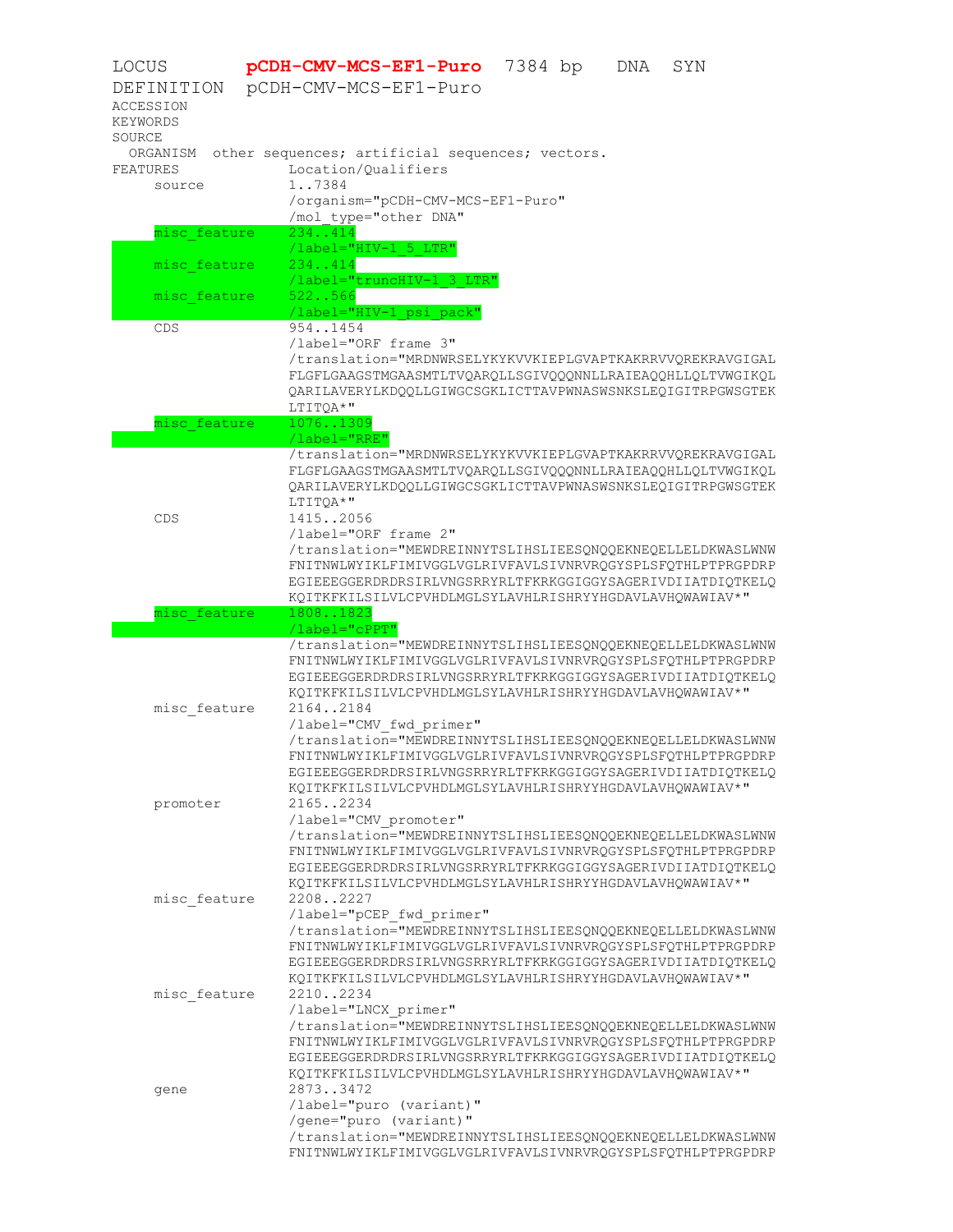|              | EGIEEEGGERDRDRSIRLVNGSRRYRLTFKRKGGIGGYSAGERIVDIIATDIOTKELO                                              |
|--------------|---------------------------------------------------------------------------------------------------------|
|              | KOITKFKILSILVLCPVHDLMGLSYLAVHLRISHRYYHGDAVLAVHOWAWIAV*"                                                 |
| CDS          | 28733472                                                                                                |
|              | /label="ORF frame 2"                                                                                    |
|              | /translation="MTEYKPTVRLATRDDVPRAVRTLAAAFADYPATRHTVDPDRHIE                                              |
|              | RVTELQELFLTRVGLDIGKVWVADDGAAVAVWTTPESVEAGAVFAEIGPRMAELSGSR                                              |
|              | LAAQQQMEGLLAPHRPKEPAWFLATVGVSPDHQGKGLGSAVVLPGVEAAERAGVPAFL                                              |
|              | ETSAPRNLPFYERLGFTVTADVEVPEGPRTWCMTRKPGA*"                                                               |
| misc feature | 34814056                                                                                                |
|              | /label="WPRE"                                                                                           |
|              | /translation="MTEYKPTVRLATRDDVPRAVRTLAAAFADYPATRHTVDPDRHIE                                              |
|              | RVTELOELFLTRVGLDIGKVWVADDGAAVAVWTTPESVEAGAVFAEIGPRMAELSGSR                                              |
|              | LAAOOOMEGLLAPHRPKEPAWFLATVGVSPDHOGKGLGSAVVLPGVEAAERAGVPAFL<br>ETSAPRNLPFYERLGFTVTADVEVPEGPRTWCMTRKPGA*" |
|              | 35694114                                                                                                |
| CDS          | /label="ORF frame 2"                                                                                    |
|              | /translation="MPLYHAIASRMAFIFSSLYKSWLLSLYEELWPVVRQRGVVCTVF                                              |
|              | ADATPTGWGIATTCQLLSGTFAFPLPIATAELIAACLARCWTGARLLGTDNSVVLSGK                                              |
|              | SSSFPWLLACVATWILRGTSFCYVPSALNPADLPSRGLLPALRPLPRLRLRPQTSRIS                                              |
|              | LWAASPPGTFKTNDLOGSCRS*"                                                                                 |
| CDS          | 35824172                                                                                                |
|              | /label="ORF frame 3"                                                                                    |
|              | /translation="MLLLPVWLSFSPPCINPGCCLFMRSCGPLSGNVAWCALCLLTQP                                              |
|              | PLVGALPPPVSSFPGLSLSPSLLPRRNSSPPALPAAGOGLGCWALTIPWCCRGNHRPF                                              |
|              | LGCSPVLPPGFCAGRPSATSLRPSIQRTFLPAACCRLCGLFRVFAFALRRVGSPFGPP                                              |
|              | PRLVPLRPMTYKAAVDLSHFLKEKGGLEGLIHSORK*"                                                                  |
| misc feature | 41244139                                                                                                |
|              | /label="cPPT"                                                                                           |
|              | /translation="MLLLPVWLSFSPPCINPGCCLFMRSCGPLSGNVAWCALCLLTQP                                              |
|              | PLVGALPPPVSSFPGLSLSPSLLPRRNSSPPALPAAGQGLGCWALTIPWCCRGNHRPF                                              |
|              | LGCSPVLPPGFCAGRPSATSLRPSIQRTFLPAACCRLCGLFRVFAFALRRVGSPFGPP                                              |
|              | PRLVPLRPMTYKAAVDLSHFLKEKGGLEGLIHSQRK*"                                                                  |
| misc feature | 41244145                                                                                                |
|              | /label="U3PPT"                                                                                          |
|              | /translation="MLLLPVWLSFSPPCINPGCCLFMRSCGPLSGNVAWCALCLLTQP                                              |
|              | PLVGALPPPVSSFPGLSLSPSLLPRRNSSPPALPAAGQGLGCWALTIPWCCRGNHRPF                                              |
|              | LGCSPVLPPGFCAGRPSATSLRPSIQRTFLPAACCRLCGLFRVFAFALRRVGSPFGPP                                              |
|              | PRLVPLRPMTYKAAVDLSHFLKEKGGLEGLIHSQRK*"                                                                  |
| misc feature | 41414193                                                                                                |
|              | /label="delta U3"<br>/translation="MLLLPVWLSFSPPCINPGCCLFMRSCGPLSGNVAWCALCLLTQP                         |
|              | PLVGALPPPVSSFPGLSLSPSLLPRRNSSPPALPAAGOGLGCWALTIPWCCRGNHRPF                                              |
|              | LGCSPVLPPGFCAGRPSATSLRPSIQRTFLPAACCRLCGLFRVFAFALRRVGSPFGPP                                              |
|              | PRLVPLRPMTYKAAVDLSHFLKEKGGLEGLIHSQRK*"                                                                  |
| misc feature | 41944374                                                                                                |
|              | /label="HIV-1 5 LTR"                                                                                    |
|              | /translation="MLLLPVWLSFSPPCINPGCCLFMRSCGPLSGNVAWCALCLLTQP                                              |
|              | PLVGALPPPVSSFPGLSLSPSLLPRRNSSPPALPAAGOGLGCWALTIPWCCRGNHRPF                                              |
|              | LGCSPVLPPGFCAGRPSATSLRPSIQRTFLPAACCRLCGLFRVFAFALRRVGSPFGPP                                              |
|              | PRLVPLRPMTYKAAVDLSHFLKEKGGLEGLIHSQRK*"                                                                  |
| misc feature | 41944374                                                                                                |
|              | /label="truncHIV-1 3 LTR"                                                                               |
|              | /translation="MLLLPVWLSFSPPCINPGCCLFMRSCGPLSGNVAWCALCLLTQP                                              |
|              | PLVGALPPPVSSFPGLSLSPSLLPRRNSSPPALPAAGQGLGCWALTIPWCCRGNHRPF                                              |
|              | LGCSPVLPPGFCAGRPSATSLRPSIQRTFLPAACCRLCGLFRVFAFALRRVGSPFGPP                                              |
|              | PRLVPLRPMTYKAAVDLSHFLKEKGGLEGLIHSQRK*"                                                                  |
| terminator   | 44494568                                                                                                |
|              | /label="SV40 PA terminator"                                                                             |
|              | /translation="MLLLPVWLSFSPPCINPGCCLFMRSCGPLSGNVAWCALCLLTQP                                              |
|              | PLVGALPPPVSSFPGLSLSPSLLPRRNSSPPALPAAGQGLGCWALTIPWCCRGNHRPF                                              |
|              | LGCSPVLPPGFCAGRPSATSLRPSIQRTFLPAACCRLCGLFRVFAFALRRVGSPFGPP                                              |
|              | PRLVPLRPMTYKAAVDLSHFLKEKGGLEGLIHSQRK*"                                                                  |
| misc feature | 45374556                                                                                                |
|              | /label="EBV rev primer"                                                                                 |
|              | /translation="MLLLPVWLSFSPPCINPGCCLFMRSCGPLSGNVAWCALCLLTQP                                              |
|              | PLVGALPPPVSSFPGLSLSPSLLPRRNSSPPALPAAGQGLGCWALTIPWCCRGNHRPF                                              |
|              | LGCSPVLPPGFCAGRPSATSLRPSIQRTFLPAACCRLCGLFRVFAFALRRVGSPFGPP                                              |
|              | PRLVPLRPMTYKAAVDLSHFLKEKGGLEGLIHSQRK*"                                                                  |
| rep_origin   | 45864663                                                                                                |
|              | /label="SV40 origin"                                                                                    |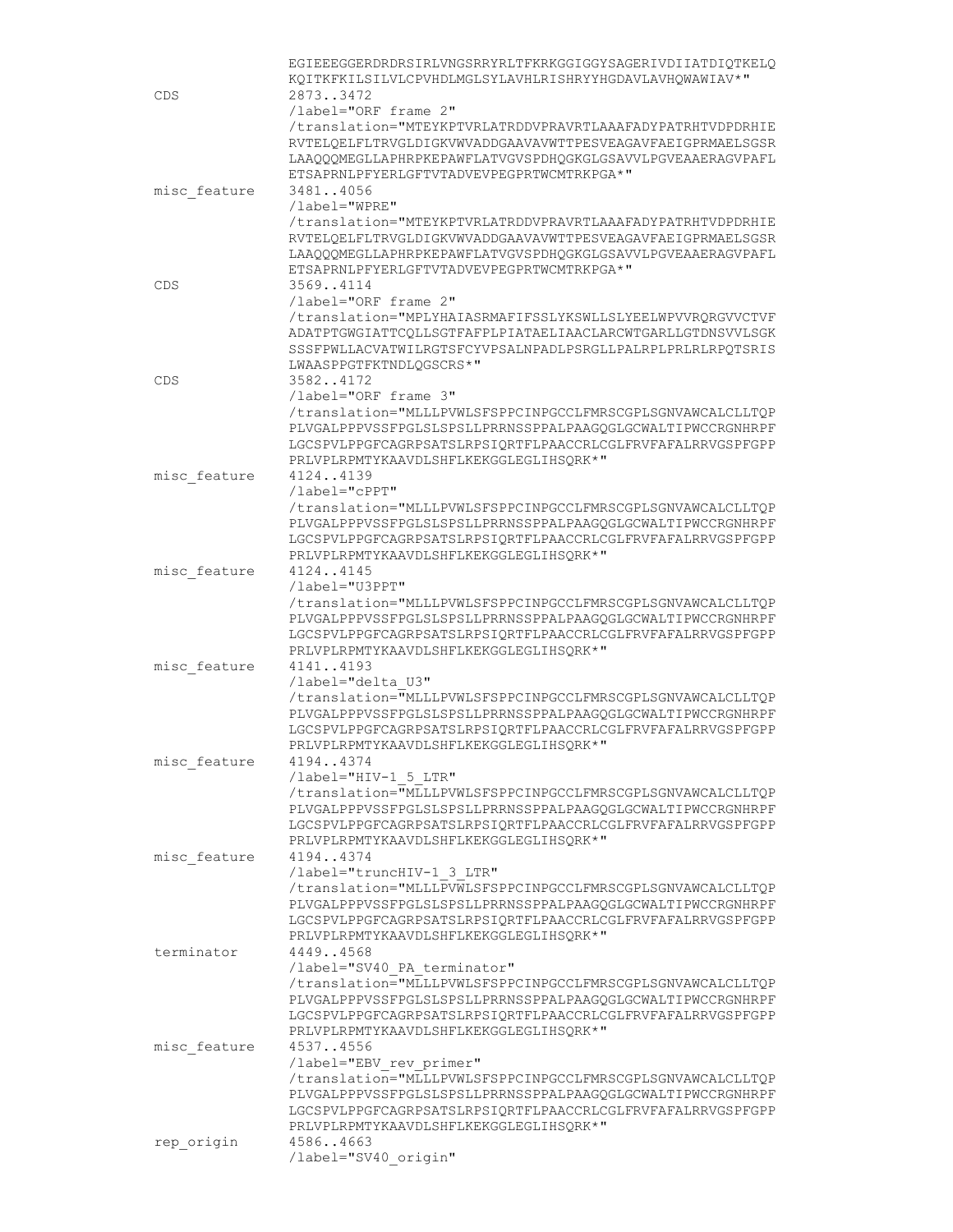|              | /translation="MLLLPVWLSFSPPCINPGCCLFMRSCGPLSGNVAWCALCLLTQP<br>PLVGALPPPVSSFPGLSLSPSLLPRRNSSPPALPAAGQGLGCWALTIPWCCRGNHRPF |
|--------------|--------------------------------------------------------------------------------------------------------------------------|
|              | LGCSPVLPPGFCAGRPSATSLRPSIQRTFLPAACCRLCGLFRVFAFALRRVGSPFGPP                                                               |
|              | PRLVPLRPMTYKAAVDLSHFLKEKGGLEGLIHSORK*"                                                                                   |
| misc feature | 46484667                                                                                                                 |
|              | /label="SV40pro F primer"<br>/translation="MLLLPVWLSFSPPCINPGCCLFMRSCGPLSGNVAWCALCLLTQP                                  |
|              | PLVGALPPPVSSFPGLSLSPSLLPRRNSSPPALPAAGOGLGCWALTIPWCCRGNHRPF                                                               |
|              | LGCSPVLPPGFCAGRPSATSLRPSIQRTFLPAACCRLCGLFRVFAFALRRVGSPFGPP                                                               |
| promoter     | PRLVPLRPMTYKAAVDLSHFLKEKGGLEGLIHSQRK*"<br>complement (47554773)                                                          |
|              | /label="M13 reverse primer"                                                                                              |
|              | /translation="MLLLPVWLSFSPPCINPGCCLFMRSCGPLSGNVAWCALCLLTQP                                                               |
|              | PLVGALPPPVSSFPGLSLSPSLLPRRNSSPPALPAAGOGLGCWALTIPWCCRGNHRPF<br>LGCSPVLPPGFCAGRPSATSLRPSIORTFLPAACCRLCGLFRVFAFALRRVGSPFGPP |
|              | PRLVPLRPMTYKAAVDLSHFLKEKGGLEGLIHSQRK*"                                                                                   |
| misc feature | complement (47724794)                                                                                                    |
|              | /label="M13 pUC rev primer"<br>/translation="MLLLPVWLSFSPPCINPGCCLFMRSCGPLSGNVAWCALCLLTQP                                |
|              | PLVGALPPPVSSFPGLSLSPSLLPRRNSSPPALPAAGQGLGCWALTIPWCCRGNHRPF                                                               |
|              | LGCSPVLPPGFCAGRPSATSLRPSIQRTFLPAACCRLCGLFRVFAFALRRVGSPFGPP                                                               |
| promoter     | PRLVPLRPMTYKAAVDLSHFLKEKGGLEGLIHSQRK*"<br>complement (48084837)                                                          |
|              | /label="lac promoter"                                                                                                    |
|              | /translation="MLLLPVWLSFSPPCINPGCCLFMRSCGPLSGNVAWCALCLLTQP                                                               |
|              | PLVGALPPPVSSFPGLSLSPSLLPRRNSSPPALPAAGQGLGCWALTIPWCCRGNHRPF                                                               |
|              | LGCSPVLPPGFCAGRPSATSLRPSIQRTFLPAACCRLCGLFRVFAFALRRVGSPFGPP<br>PRLVPLRPMTYKAAVDLSHFLKEKGGLEGLIHSORK*"                     |
| gene         | complement (59206780)                                                                                                    |
|              | /label="Ampicillin"                                                                                                      |
|              | /gene="Ampicillin"                                                                                                       |
|              | /translation="MLLLPVWLSFSPPCINPGCCLFMRSCGPLSGNVAWCALCLLTQP<br>PLVGALPPPVSSFPGLSLSPSLLPRRNSSPPALPAAGQGLGCWALTIPWCCRGNHRPF |
|              | LGCSPVLPPGFCAGRPSATSLRPSIQRTFLPAACCRLCGLFRVFAFALRRVGSPFGPP                                                               |
|              | PRLVPLRPMTYKAAVDLSHFLKEKGGLEGLIHSQRK*"                                                                                   |
| CDS          | complement (59206780)<br>/label="ORF frame 2"                                                                            |
|              | /translation="MSIQHFRVALIPFFAAFCLPVFAHPETLVKVKDAEDQLGARVGY                                                               |
|              | IELDLNSGKILESFRPEERFPMMSTFKVLLCGAVLSRIDAGQEQLGRRIHYSQNDLVE                                                               |
|              | YSPVTEKHLTDGMTVRELCSAAITMSDNTAANLLLTTIGGPKELTAFLHNMGDHVTRL                                                               |
|              | DRWEPELNEAIPNDERDTTMPVAMATTLRKLLTGELLTLASROOLIDWMEADKVAGPL<br>LRSALPAGWFIADKSGAGERGSRGIIAALGPDGKPSRIVVIYTTGSQATMDERNRQIA |
|              | EIGASLIKHW*"                                                                                                             |
| promoter     | complement (68226850)                                                                                                    |
|              | /label="AmpR promoter"                                                                                                   |
|              | /translation="MSIQHFRVALIPFFAAFCLPVFAHPETLVKVKDAEDQLGARVGY<br>IELDLNSGKILESFRPEERFPMMSTFKVLLCGAVLSRIDAGQEQLGRRIHYSQNDLVE |
|              | YSPVTEKHLTDGMTVRELCSAAITMSDNTAANLLLTTIGGPKELTAFLHNMGDHVTRL                                                               |
|              | DRWEPELNEAIPNDERDTTMPVAMATTLRKLLTGELLTLASRQQLIDWMEADKVAGPL                                                               |
|              | LRSALPAGWFIADKSGAGERGSRGIIAALGPDGKPSRIVVIYTTGSQATMDERNRQIA<br>EIGASLIKHW*"                                               |
| misc feature | complement (70097031)                                                                                                    |
|              | /label="pGEX 3 primer"                                                                                                   |
|              | /translation="MSIQHFRVALIPFFAAFCLPVFAHPETLVKVKDAEDQLGARVGY                                                               |
|              | IELDLNSGKILESFRPEERFPMMSTFKVLLCGAVLSRIDAGQEQLGRRIHYSQNDLVE<br>YSPVTEKHLTDGMTVRELCSAAITMSDNTAANLLLTTIGGPKELTAFLHNMGDHVTRL |
|              | DRWEPELNEAIPNDERDTTMPVAMATTLRKLLTGELLTLASRQQLIDWMEADKVAGPL                                                               |
|              | LRSALPAGWFIADKSGAGERGSRGIIAALGPDGKPSRIVVIYTTGSQATMDERNRQIA                                                               |
|              | EIGASLIKHW*"                                                                                                             |
| misc feature | complement (72307373)<br>/label="lacZ a"                                                                                 |
|              | /translation="MSIQHFRVALIPFFAAFCLPVFAHPETLVKVKDAEDQLGARVGY                                                               |
|              | IELDLNSGKILESFRPEERFPMMSTFKVLLCGAVLSRIDAGQEQLGRRIHYSQNDLVE                                                               |
|              | YSPVTEKHLTDGMTVRELCSAAITMSDNTAANLLLTTIGGPKELTAFLHNMGDHVTRL<br>DRWEPELNEAIPNDERDTTMPVAMATTLRKLLTGELLTLASROOLIDWMEADKVAGPL |
|              | LRSALPAGWFIADKSGAGERGSRGIIAALGPDGKPSRIVVIYTTGSQATMDERNRQIA                                                               |
|              | EIGASLIKHW*"                                                                                                             |
| misc feature | 73447366                                                                                                                 |
|              | /label="M13 pUC fwd primer"<br>/translation="MSIQHFRVALIPFFAAFCLPVFAHPETLVKVKDAEDQLGARVGY                                |
|              |                                                                                                                          |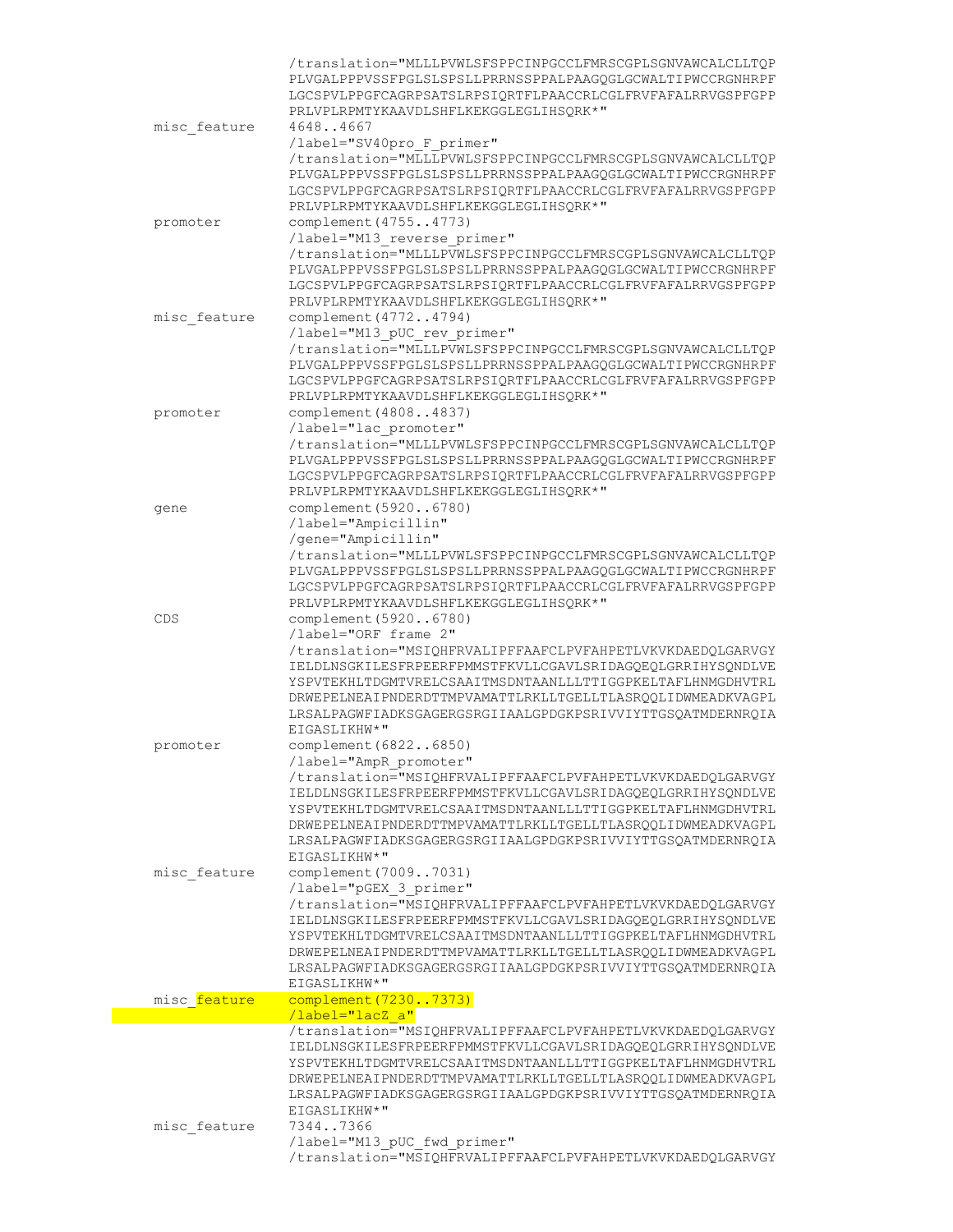|        | promoter | EIGASLIKHW*"<br>73597375                                                                                                                         | /label="M13 forward20 primer" | IELDLNSGKILESFRPEERFPMMSTFKVLLCGAVLSRIDAGOEOLGRRIHYSONDLVE<br>YSPVTEKHLTDGMTVRELCSAAITMSDNTAANLLLTTIGGPKELTAFLHNMGDHVTRL<br>DRWEPELNEAIPNDERDTTMPVAMATTLRKLLTGELLTLASROOLIDWMEADKVAGPL<br>LRSALPAGWFIADKSGAGERGSRGIIAALGPDGKPSRIVVIYTTGSQATMDERNRQIA<br>/translation="MSIQHFRVALIPFFAAFCLPVFAHPETLVKVKDAEDQLGARVGY<br>IELDLNSGKILESFRPEERFPMMSTFKVLLCGAVLSRIDAGQEQLGRRIHYSQNDLVE<br>YSPVTEKHLTDGMTVRELCSAAITMSDNTAANLLLTTIGGPKELTAFLHNMGDHVTRL<br>DRWEPELNEAIPNDERDTTMPVAMATTLRKLLTGELLTLASRQQLIDWMEADKVAGPL<br>LRSALPAGWFIADKSGAGERGSRGIIAALGPDGKPSRIVVIYTTGSQATMDERNRQIA |
|--------|----------|--------------------------------------------------------------------------------------------------------------------------------------------------|-------------------------------|----------------------------------------------------------------------------------------------------------------------------------------------------------------------------------------------------------------------------------------------------------------------------------------------------------------------------------------------------------------------------------------------------------------------------------------------------------------------------------------------------------------------------------------------------------------------------|
| ORIGIN |          | EIGASLIKHW*"                                                                                                                                     |                               |                                                                                                                                                                                                                                                                                                                                                                                                                                                                                                                                                                            |
|        |          | 1 ACGCGTGTAG TCTTATGCAA TACTCTTGTA GTCTTGCAAC ATGGTAACGA TGAGTTAGCA                                                                              |                               |                                                                                                                                                                                                                                                                                                                                                                                                                                                                                                                                                                            |
|        |          | 61 ACATGCCTTA CAAGGAGAGA AAAAGCACCG TGCATGCCGA TTGGTGGAAG TAAGGTGGTA                                                                             |                               |                                                                                                                                                                                                                                                                                                                                                                                                                                                                                                                                                                            |
|        |          | 121 CGATCGTGCC TTATTAGGAA GGCAACAGAC GGGTCTGACA TGGATTGGAC GAACCACTGA                                                                            |                               |                                                                                                                                                                                                                                                                                                                                                                                                                                                                                                                                                                            |
|        |          | 181 ATTGCCGCAT TGCAGAGATA TTGTATTTAA GTGCCTAGCT CGATACAATA AACGGGTCTC                                                                            |                               |                                                                                                                                                                                                                                                                                                                                                                                                                                                                                                                                                                            |
|        |          | 241 TCTGGTTAGA CCAGATCTGA GCCTGGGAGC TCTCTGGCTA ACTAGGGAAC CCACTGCTTA                                                                            |                               |                                                                                                                                                                                                                                                                                                                                                                                                                                                                                                                                                                            |
|        |          | 301 AGCCTCAATA AAGCTTGCCT TGAGTGCTTC AAGTAGTGTG TGCCCGTCTG TTGTGTGACT                                                                            |                               |                                                                                                                                                                                                                                                                                                                                                                                                                                                                                                                                                                            |
|        |          | 361 CTGGTAACTA GAGATCCCTC AGACCCTTTT AGTCAGTGTG GAAAATCTCT AGCAGTGGCG                                                                            |                               |                                                                                                                                                                                                                                                                                                                                                                                                                                                                                                                                                                            |
|        |          | 421 CCCGAACAGG GACCTGAAAG CGAAAGGGAA ACCAGAGCTC TCTCGACGCA GGACTCGGCT                                                                            |                               |                                                                                                                                                                                                                                                                                                                                                                                                                                                                                                                                                                            |
|        |          | 481 TGCTGAAGCG CGCACGGCAA GAGGCGAGGG GCGGCGACTG GTGAGTACGC CAAAAATTTT<br>541 GACTAGCGGA GGCTAGAAGG AGAGAGATGG GTGCGAGAGC GTCAGTATTA AGCGGGGGAG   |                               |                                                                                                                                                                                                                                                                                                                                                                                                                                                                                                                                                                            |
|        |          | 601 AATTAGATCG CGATGGGAAA AAATTCGGTT AAGGCCAGGG GGAAAGAAAA AATATAAATT                                                                            |                               |                                                                                                                                                                                                                                                                                                                                                                                                                                                                                                                                                                            |
|        |          | 661 AAAACATATA GTATGGGCAA GCAGGGAGCT AGAACGATTC GCAGTTAATC CTGGCCTGTT                                                                            |                               |                                                                                                                                                                                                                                                                                                                                                                                                                                                                                                                                                                            |
|        |          | 721 AGAAACATCA GAAGGCTGTA GACAAATACT GGGACAGCTA CAACCATCCC TTCAGACAGG                                                                            |                               |                                                                                                                                                                                                                                                                                                                                                                                                                                                                                                                                                                            |
|        |          | 781 ATCAGAAGAA CTTAGATCAT TATATAATAC AGTAGCAACC CTCTATTGTG TGCATCAAAG                                                                            |                               |                                                                                                                                                                                                                                                                                                                                                                                                                                                                                                                                                                            |
|        |          | 841 GATAGAGATA AAAGACACCA AGGAAGCTTT AGACAAGATA GAGGAAGAGC AAAACAAAAG                                                                            |                               |                                                                                                                                                                                                                                                                                                                                                                                                                                                                                                                                                                            |
|        |          | 901 TAAGACCACC GCACAGCAAG CGGCCACTGA TCTTCAGACC TGGAGGAGGA GATATGAGGG                                                                            |                               |                                                                                                                                                                                                                                                                                                                                                                                                                                                                                                                                                                            |
|        |          | 961 ACAATTGGAG AAGTGAATTA TATAAATATA AAGTAGTAAA AATTGAACCA TTAGGAGTAG                                                                            |                               |                                                                                                                                                                                                                                                                                                                                                                                                                                                                                                                                                                            |
|        |          | 1021 CACCCACCAA GGCAAAGAGA AGAGTGGTGC AGAGAGAAAA AAGAGCAGTG GGAATAGGAG                                                                           |                               |                                                                                                                                                                                                                                                                                                                                                                                                                                                                                                                                                                            |
|        |          | 1081 CTTTGTTCCT TGGGTTCTTG GGAGCAGCAG GAAGCACTAT GGGCGCAGCC TCAATGACGC                                                                           |                               |                                                                                                                                                                                                                                                                                                                                                                                                                                                                                                                                                                            |
|        |          | 1141 TGACGGTACA GGCCAGACAA TTATTGTCTG GTATAGTGCA GCAGCAGAAC AATTTGCTGA                                                                           |                               |                                                                                                                                                                                                                                                                                                                                                                                                                                                                                                                                                                            |
|        |          | 1201 GGGCTATTGA GGCGCAACAG CATCTGTTGC AACTCACAGT CTGGGGCATC AAGCAGCTCC<br>1261 AGGCAAGAAT CCTGGCTGTG GAAAGATACC TAAAGGATCA ACAGCTCCTG GGGATTTGGG |                               |                                                                                                                                                                                                                                                                                                                                                                                                                                                                                                                                                                            |
|        |          | 1321 GTTGCTCTGG AAAACTCATT TGCACCACTG CTGTGCCTTG GAATGCTAGT TGGAGTAATA                                                                           |                               |                                                                                                                                                                                                                                                                                                                                                                                                                                                                                                                                                                            |
|        |          | 1381 AATCTCTGGA ACAGATTGGA ATCACACGAC CTGGATGGAG TGGGACAGAG AAATTAACAA                                                                           |                               |                                                                                                                                                                                                                                                                                                                                                                                                                                                                                                                                                                            |
|        |          | 1441 TTACACAAGC TTAATACACT CCTTAATTGA AGAATCGCAA AACCAGCAAG AAAAGAATGA                                                                           |                               |                                                                                                                                                                                                                                                                                                                                                                                                                                                                                                                                                                            |
|        |          | 1501 ACAAGAATTA TTGGAATTAG ATAAATGGGC AAGTTTGTGG AATTGGTTTA ACATAACAAA                                                                           |                               |                                                                                                                                                                                                                                                                                                                                                                                                                                                                                                                                                                            |
|        |          | 1561 TTGGCTGTGG TATATAAAAT TATTCATAAT GATAGTAGGA GGCTTGGTAG GTTTAAGAAT                                                                           |                               |                                                                                                                                                                                                                                                                                                                                                                                                                                                                                                                                                                            |
|        |          | 1621 AGTTTTTGCT GTACTTTCTA TAGTGAATAG AGTTAGGCAG GGATATTCAC CATTATCGTT                                                                           |                               |                                                                                                                                                                                                                                                                                                                                                                                                                                                                                                                                                                            |
|        |          | 1681 TCAGACCCAC CTCCCAACCC CGAGGGGACC CGACAGGCCC GAAGGAATAG AAGAAGAAGG                                                                           |                               |                                                                                                                                                                                                                                                                                                                                                                                                                                                                                                                                                                            |
|        |          | 1741 TGGAGAGAGA GACAGAGACA GATCCATTCG ATTAGTGAAC GGATCTCGAC GGTATCGGTT                                                                           |                               |                                                                                                                                                                                                                                                                                                                                                                                                                                                                                                                                                                            |
|        |          | 1801 AACTTTTAAA AGAAAAGGGG GGATTGGGGG GTACAGTGCA GGGGAAAGAA TAGTAGACAT                                                                           |                               |                                                                                                                                                                                                                                                                                                                                                                                                                                                                                                                                                                            |
|        |          | 1861 AATAGCAACA GACATACAAA CTAAAGAATT ACAAAAACAA ATTACAAAAT TCAAAATTTT<br>1921 ATCGATACTA GTATTATGCC CAGTACATGA CCTTATGGGA CTTTCCTACT TGGCAGTACA |                               |                                                                                                                                                                                                                                                                                                                                                                                                                                                                                                                                                                            |
|        |          | 1981 TCTACGTATT AGTCATCGCT ATTACCATGG TGATGCGGTT TTGGCAGTAC ATCAATGGGC                                                                           |                               |                                                                                                                                                                                                                                                                                                                                                                                                                                                                                                                                                                            |
|        |          | 2041 GTGGATAGCG GTTTGACTCA CGGGGATTTC CAAGTCTCCA CCCCATTGAC GTCAATGGGA                                                                           |                               |                                                                                                                                                                                                                                                                                                                                                                                                                                                                                                                                                                            |
|        |          | 2101 GTTTGTTTTG GCACCAAAAT CAACGGGACT TTCCAAAATG TCGTAACAAC TCCGCCCCAT                                                                           |                               |                                                                                                                                                                                                                                                                                                                                                                                                                                                                                                                                                                            |
|        |          | 2161 TGACGCAAAT GGGCGGTAGG CGTGTACGGT GGGAGGTTTA TATAAGCAGA GCTCGTTTAG                                                                           |                               |                                                                                                                                                                                                                                                                                                                                                                                                                                                                                                                                                                            |
|        |          | 2221 TGAACCGTCA GATCGCCTGG AGACGCCATC CACGCTGTTT TGACCTCCAT AGAAGATTCT                                                                           |                               |                                                                                                                                                                                                                                                                                                                                                                                                                                                                                                                                                                            |
|        |          | 2281 AGAGCTAGCG AATTCGAATT TAAATCGGAT CCGCGGCCGC GAAGGATCTG CGATCGCTCC                                                                           |                               |                                                                                                                                                                                                                                                                                                                                                                                                                                                                                                                                                                            |
|        |          | 2341 GGTGCCCGTC AGTGGGCAGA GCGCACATCG CCCACAGTCC CCGAGAAGTT GGGGGGAGGG                                                                           |                               |                                                                                                                                                                                                                                                                                                                                                                                                                                                                                                                                                                            |
|        |          | 2401 GTCGGCAATT GAACGGGTGC CTAGAGAAGG TGGCGCGGGG TAAACTGGGA AAGTGATGTC                                                                           |                               |                                                                                                                                                                                                                                                                                                                                                                                                                                                                                                                                                                            |
|        |          | 2461 GTGTACTGGC TCCGCCTTTT TCCCGAGGGT GGGGGAGAAC CGTATATAAG TGCAGTAGTC<br>2521 GCCGTGAACG TTCTTTTTCG CAACGGGTTT GCCGCCAGAA CACAGCTGAA GCTTCGAGGG |                               |                                                                                                                                                                                                                                                                                                                                                                                                                                                                                                                                                                            |
|        |          | 2581 GCTCGCATCT CTCCTTCACG CGCCCGCCGC CCTACCTGAG GCCGCCATCC ACGCCGGTTG                                                                           |                               |                                                                                                                                                                                                                                                                                                                                                                                                                                                                                                                                                                            |
|        |          | 2641 AGTCGCGTTC TGCCGCCTCC CGCCTGTGGT GCCTCCTGAA CTGCGTCCGC CGTCTAGGTA                                                                           |                               |                                                                                                                                                                                                                                                                                                                                                                                                                                                                                                                                                                            |
|        |          | 2701 AGTTTAAAGC TCAGGTCGAG ACCGGGCCTT TGTCCGGCGC TCCCTTGGAG CCTACCTAGA                                                                           |                               |                                                                                                                                                                                                                                                                                                                                                                                                                                                                                                                                                                            |
|        |          | 2761 CTCAGCCGGC TCTCCACGCT TTGCCTGACC CTGCTTGCTC AACTCTACGT CTTTGTTTCG                                                                           |                               |                                                                                                                                                                                                                                                                                                                                                                                                                                                                                                                                                                            |
|        |          | 2821 TTTTCTGTTC TGCGCCGTTA CAGATCCAAG CTGTGACCGG CGCCTACGCT AGATGACCGA                                                                           |                               |                                                                                                                                                                                                                                                                                                                                                                                                                                                                                                                                                                            |
|        |          | 2881 GTACAAGCCC ACGGTGCGCC TCGCCACCCG CGACGACGTC CCCAGGGCCG TACGCACCCT                                                                           |                               |                                                                                                                                                                                                                                                                                                                                                                                                                                                                                                                                                                            |
|        |          | 2941 CGCCGCCGCG TTCGCCGACT ACCCCGCCAC GCGCCACACC GTCGATCCGG ACCGCCACAT                                                                           |                               |                                                                                                                                                                                                                                                                                                                                                                                                                                                                                                                                                                            |
|        |          | 3001 CGAGCGGGTC ACCGAGCTGC AAGAACTCTT CCTCACGCGC GTCGGGCTCG ACATCGGCAA                                                                           |                               |                                                                                                                                                                                                                                                                                                                                                                                                                                                                                                                                                                            |
|        |          | 3061 GGTGTGGGTC GCGGACGACG GCGCCGCGGT GGCGGTCTGG ACCACGCCGG AGAGCGTCGA                                                                           |                               |                                                                                                                                                                                                                                                                                                                                                                                                                                                                                                                                                                            |
|        |          | 3121 AGCGGGGGCG GTGTTCGCCG AGATCGGCCC GCGCATGGCC GAGTTGAGCG GTTCCCGGCT<br>3181 GGCCGCGCAG CAACAGATGG AAGGCCTCCT GGCGCCGCAC CGGCCCAAGG AGCCCGCGTG |                               |                                                                                                                                                                                                                                                                                                                                                                                                                                                                                                                                                                            |
|        |          | 3241 GTTCCTGGCC ACCGTCGGCG TCTCGCCCGA CCACCAGGGC AAGGGTCTGG GCAGCGCCGT                                                                           |                               |                                                                                                                                                                                                                                                                                                                                                                                                                                                                                                                                                                            |
|        |          | 3301 CGTGCTCCCC GGAGTGGAGG CGGCCGAGCG CGCCGGGGTG CCCGCCTTCC TGGAGACCTC                                                                           |                               |                                                                                                                                                                                                                                                                                                                                                                                                                                                                                                                                                                            |